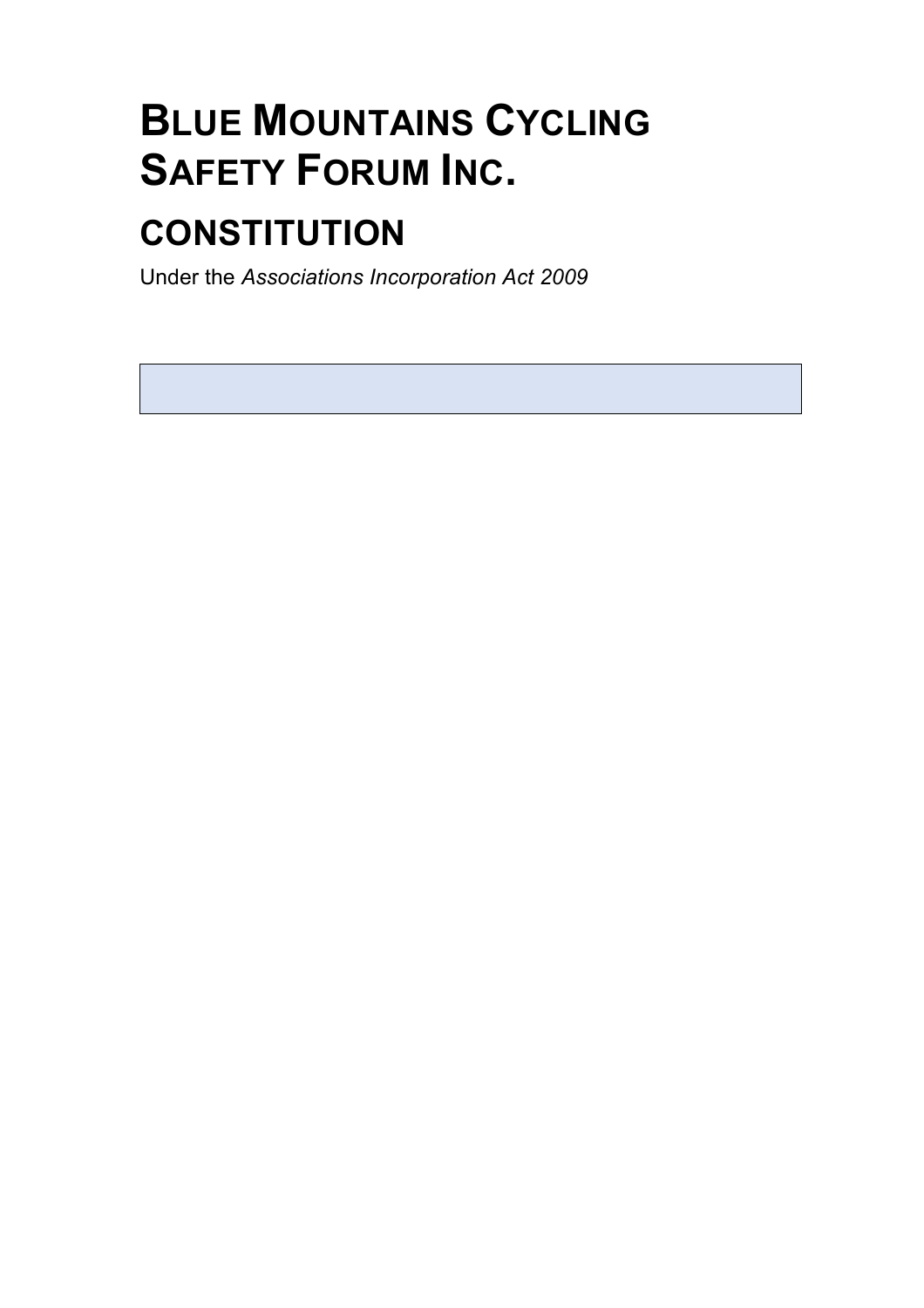# **Contents**

| Part 1                   |                                                                |  |  |  |
|--------------------------|----------------------------------------------------------------|--|--|--|
| 1<br>$\overline{2}$      |                                                                |  |  |  |
|                          |                                                                |  |  |  |
| Part 2                   |                                                                |  |  |  |
| 3                        |                                                                |  |  |  |
| Part 3                   |                                                                |  |  |  |
| 4                        |                                                                |  |  |  |
| 5                        |                                                                |  |  |  |
| 5                        |                                                                |  |  |  |
| 6                        |                                                                |  |  |  |
| 7                        |                                                                |  |  |  |
| 8<br>9                   |                                                                |  |  |  |
| 10                       |                                                                |  |  |  |
| 11                       |                                                                |  |  |  |
| 12                       |                                                                |  |  |  |
| 13                       |                                                                |  |  |  |
| Part 4                   |                                                                |  |  |  |
|                          |                                                                |  |  |  |
|                          |                                                                |  |  |  |
| 16                       |                                                                |  |  |  |
| 17                       |                                                                |  |  |  |
| 18                       |                                                                |  |  |  |
| 19                       |                                                                |  |  |  |
| 20                       |                                                                |  |  |  |
| 21                       |                                                                |  |  |  |
|                          | 22 Appointment of Association Members to Constitute Quorum  13 |  |  |  |
| 24                       |                                                                |  |  |  |
| 25 Voting and Decisions. |                                                                |  |  |  |
| Part 5                   |                                                                |  |  |  |
|                          |                                                                |  |  |  |
|                          | 27 Annual General Meetings - calling of and business at15      |  |  |  |
| 28                       |                                                                |  |  |  |
|                          |                                                                |  |  |  |
|                          |                                                                |  |  |  |
| 31                       |                                                                |  |  |  |
|                          |                                                                |  |  |  |
|                          |                                                                |  |  |  |
| 34                       |                                                                |  |  |  |
|                          |                                                                |  |  |  |
|                          |                                                                |  |  |  |
|                          |                                                                |  |  |  |
| Part 6                   |                                                                |  |  |  |
|                          |                                                                |  |  |  |
| 39                       |                                                                |  |  |  |
| 41                       |                                                                |  |  |  |
|                          |                                                                |  |  |  |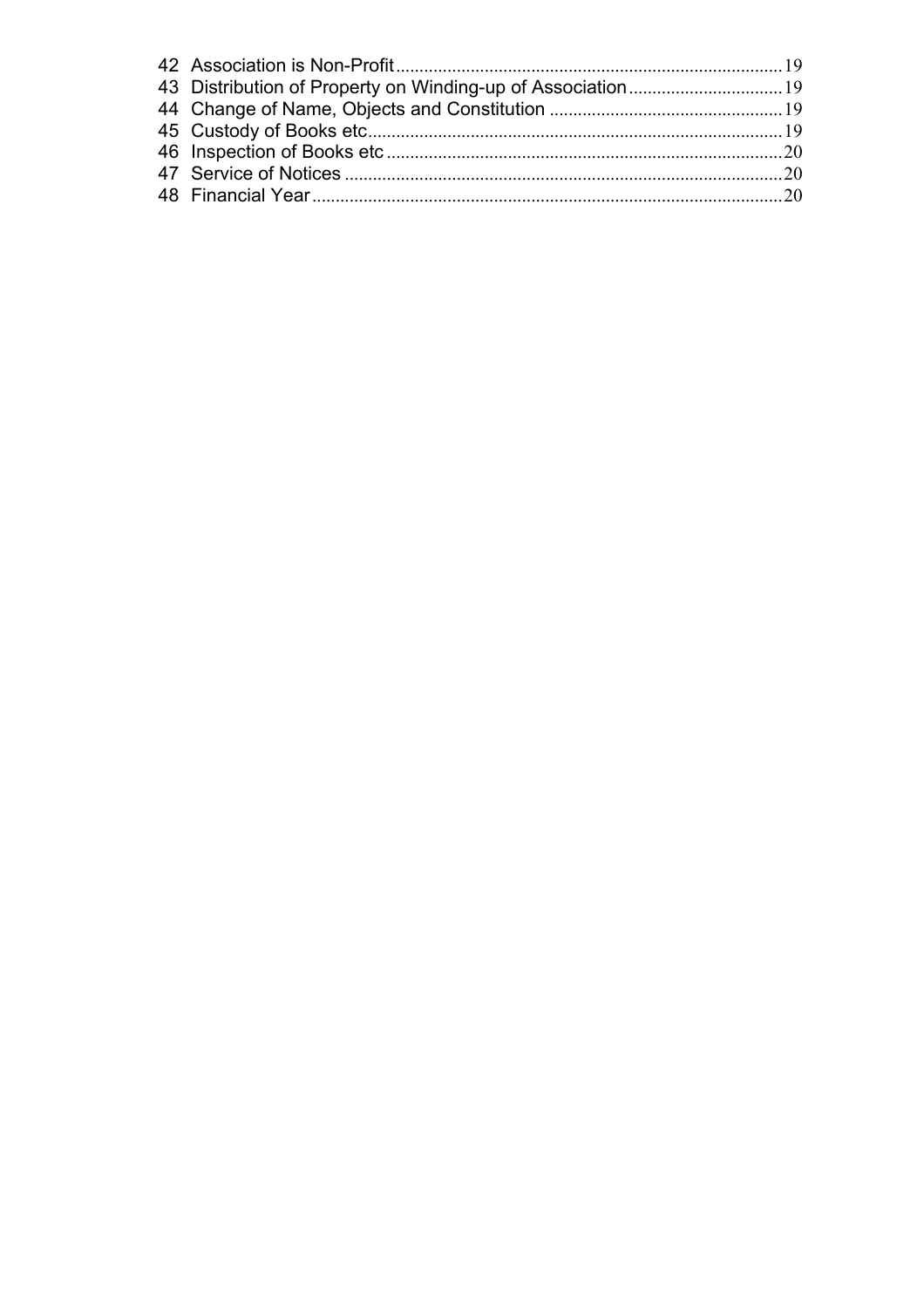# **Part 1 Name and Objects**

#### **1 Name**

The name of the Association shall be Blue Mountains Cycling Safety Forum Inc (referred to in these rules as "BMCSF")

## **2 Objects**

The objectives of the Association are to:

- 1. To promote, advocate, and support cycling in all its forms as an environmentally sustainable and healthy form of transport, recreation and tourism through the engagement of government, industry and the community at all levels.
- 2. To encourage participation in cycling by all members of the community through the development and improvement of cycling related infrastructure and promotion of cycling generally in the Blue Mountains and surrounding areas.
- 3. In fulfilling its purpose in paragraphs 1 or 2, the activities of the Association may, without limitation, include:
	- 3.1. Advocacy for safe infrastructure for use of cyclists (including on or off road).
	- 3.2. Identification and promotion of cycling related infrastructure projects and economic opportunities which promote cycling,
	- 3.3. Making submissions
	- 3.4. Raising funds
	- 3.5. Establishing subsidiary entities
	- 3.6. Collaboration with others

# **Part 2 Preliminary**

## **3 Definitions**

(1) In this constitution:

#### *association means the Blue Mountains Cycling Safety Forum another association means an incorporated body*

*ordinary committee member* means a member of the committee who is not an office-bearer of the association.

#### *secretary* means:

- (a) the person holding office under this constitution as secretary of the association, or
- (b) if no person holds that office the public officer of the association.

*special general meeting* means a general meeting of the association other than an annual general meeting.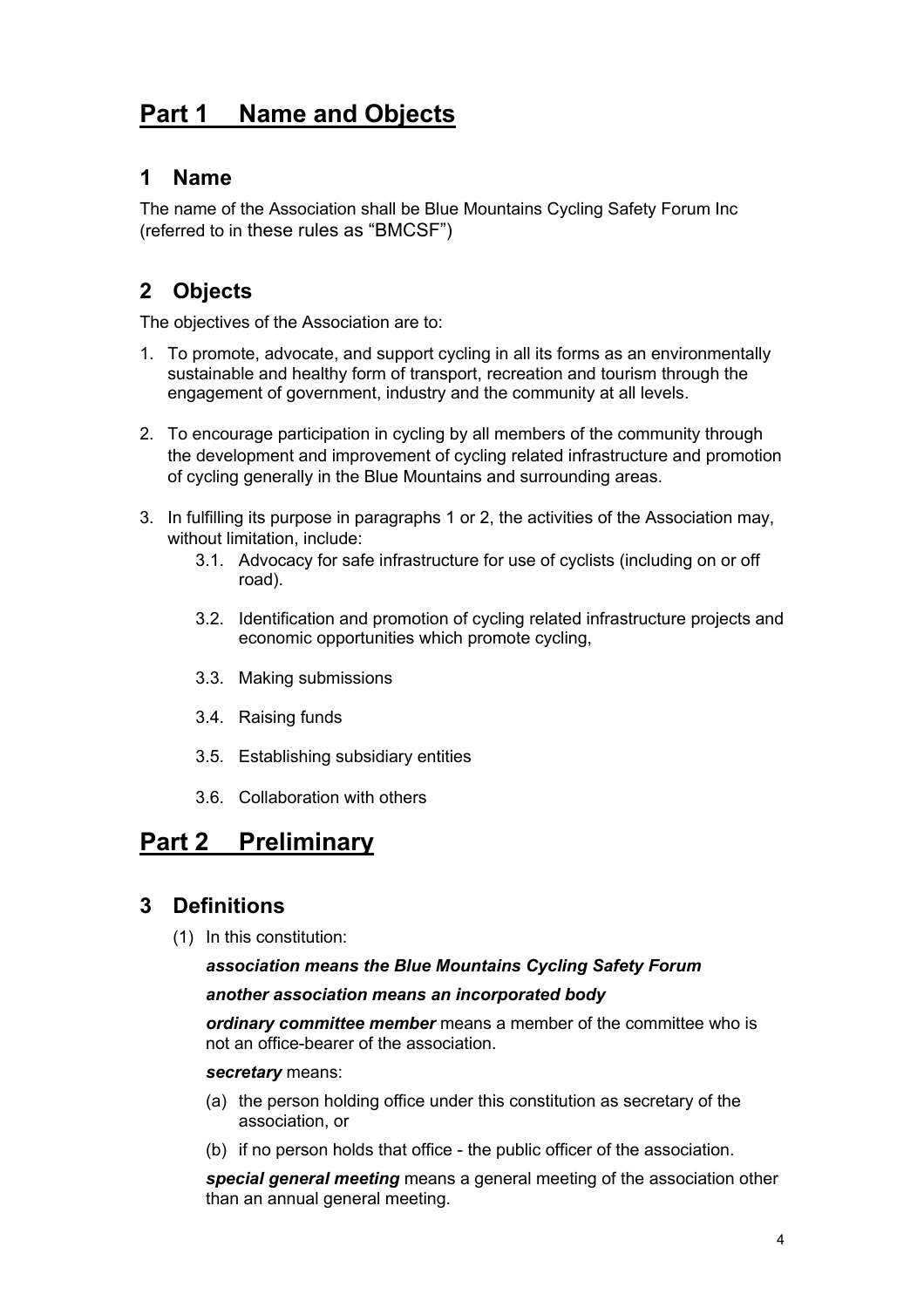*the Act* means the *Associations Incorporation Act 2009*.

*the Regulation* means the *Associations Incorporation Regulation 2016.*

- (2) In this constitution:
	- (a) a reference to a function includes a reference to a power, authority and duty, and
	- (b) a reference to the exercise of a function includes, if the function is a duty, a reference to the performance of the duty.
- (3) The provisions of the *Interpretation Act 1987* apply to and in respect of this constitution in the same manner as those provisions would so apply if this constitution were an instrument made under the Act.

## **Part 3 Membership**

- **4** Membership generally
	- (1) A person is eligible to be a member of the association if:
		- (a) the person is a natural person, and
		- (b) the person has applied and been approved for membership of the association in accordance with clause 5.
	- (2) A person is taken to be a member of the association if:
		- (a) the person is a natural person, and
		- (b) the person was:
			- (i) in the case of an unincorporated body that is registered as the association - a member of that unincorporated body immediately before the registration of the association, or
			- (ii) in the case of an association that is amalgamated to form the relevant association - a member of that other association immediately before the amalgamation, or
			- (iii) in the case of a registrable corporation that is registered as an association - a member of the registrable corporation immediately before that entity was registered as an association.
	- (3) A person is taken to be a member of the association if the person was one of the individuals on whose behalf an application for registration of the association under section 6 (1) (a) of the Act was made.
	- (4) Another association is eligible to be a member of the association if that association is incorporated and has applied and been approved for membership of the association in accordance with clause 5.

#### **5 Application for Membership**

- (1) An application by a person or another association for membership of BMCSF Inc:
	- (a) must be made in writing (including by email or other electronic means, if the committee so determines) in the form determined by the committee, and
	- (b) must be lodged (including by electronic means, if the committee so determines) with the secretary of the association.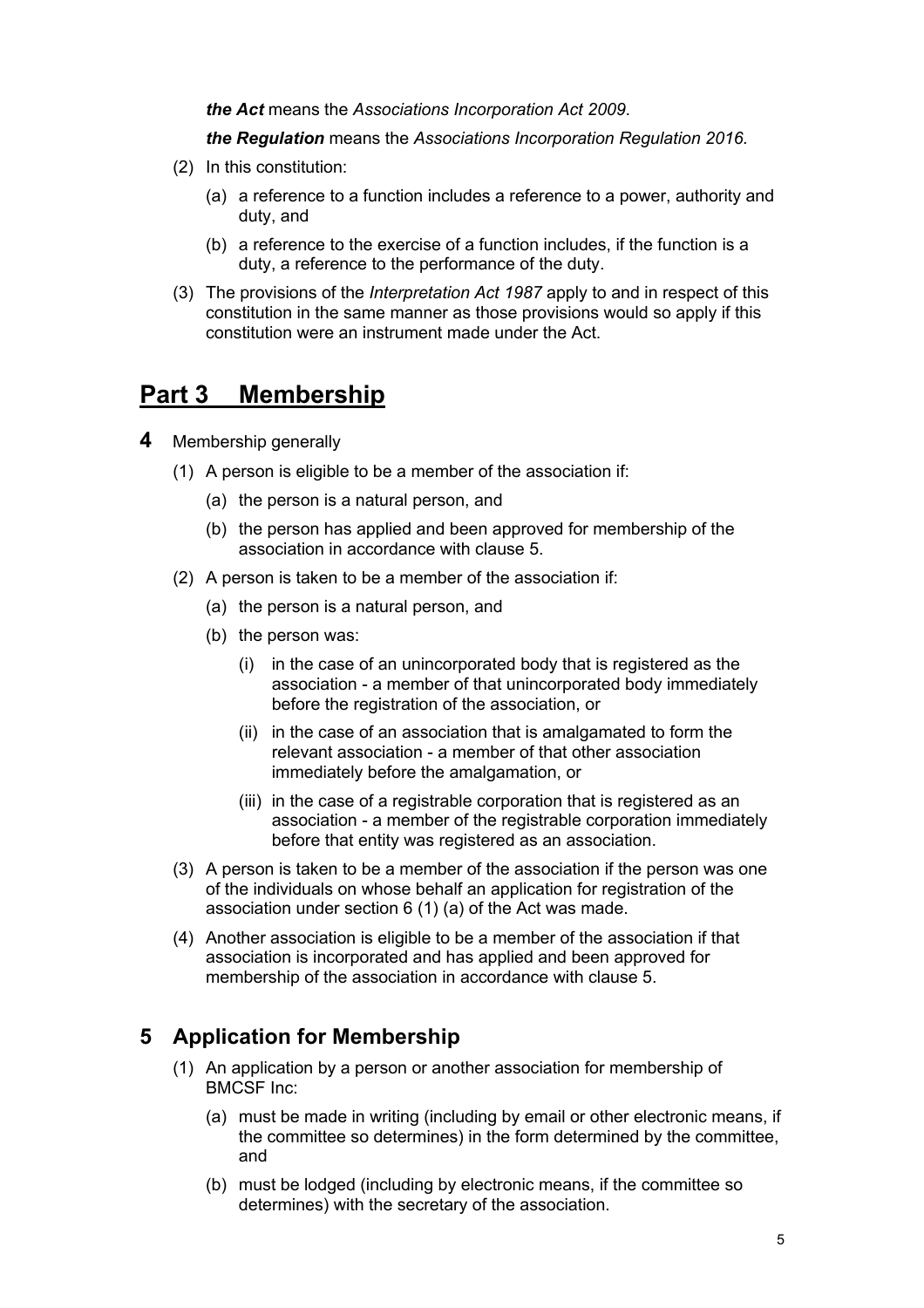- (2) As soon as practicable after receiving an application for membership, the secretary must refer the application to the committee, which is to determine (at its absolute discretion) whether to approve or to reject the application.
- (3) As soon as practicable after the committee makes that determination, the secretary must:
	- (a) notify the applicant in writing (including by email or other electronic means, if the committee so determines) that the committee approved or rejected the application (whichever is applicable), and
	- (b) if the committee approved the application, request the applicant to pay (within the period of 28 days after receipt by the applicant of the notification) the sum payable under this constitution by a member as entrance fee and annual subscription.
- (4) The secretary must, on payment by the applicant of the amounts referred to in subclause (3) (b) within the period referred to in that provision, enter or cause to be entered the applicant's name in the register of members and, on the name being so entered, the applicant becomes a member of the association.

#### **5 Cessation of Membership**

A person or other association ceases to be a member of the BMCSF Inc. if the person or association:

- (a) dies, or
- (b) resigns membership, or
- (c) is expelled from the association, or
- (d) fails to pay the annual membership fee under clause 9(2) within 3 months after the fee is due.

#### **6 Membership Entitlements Not Transferable**

A right, privilege or obligation which a person or other association has by reason of being a member of the BMCSF Inc:

- (a) is not capable of being transferred or transmitted to another person or association, and
- (b) terminates on cessation of the person's or association's membership.

#### **7 Resignation of Membership**

- (1) A member of the association may resign from membership of the association by first giving to the secretary written notice of at least 1 month (or any other period that the committee may determine) of the member's intention to resign and, on the expiration of the period of notice, the member ceases to be a member.
- (2) If a member of the association ceases to be a member under subclause (1), and in every other case where a member ceases to hold membership, the secretary must make an appropriate entry in the register of members recording the date on which the member ceased to be a member.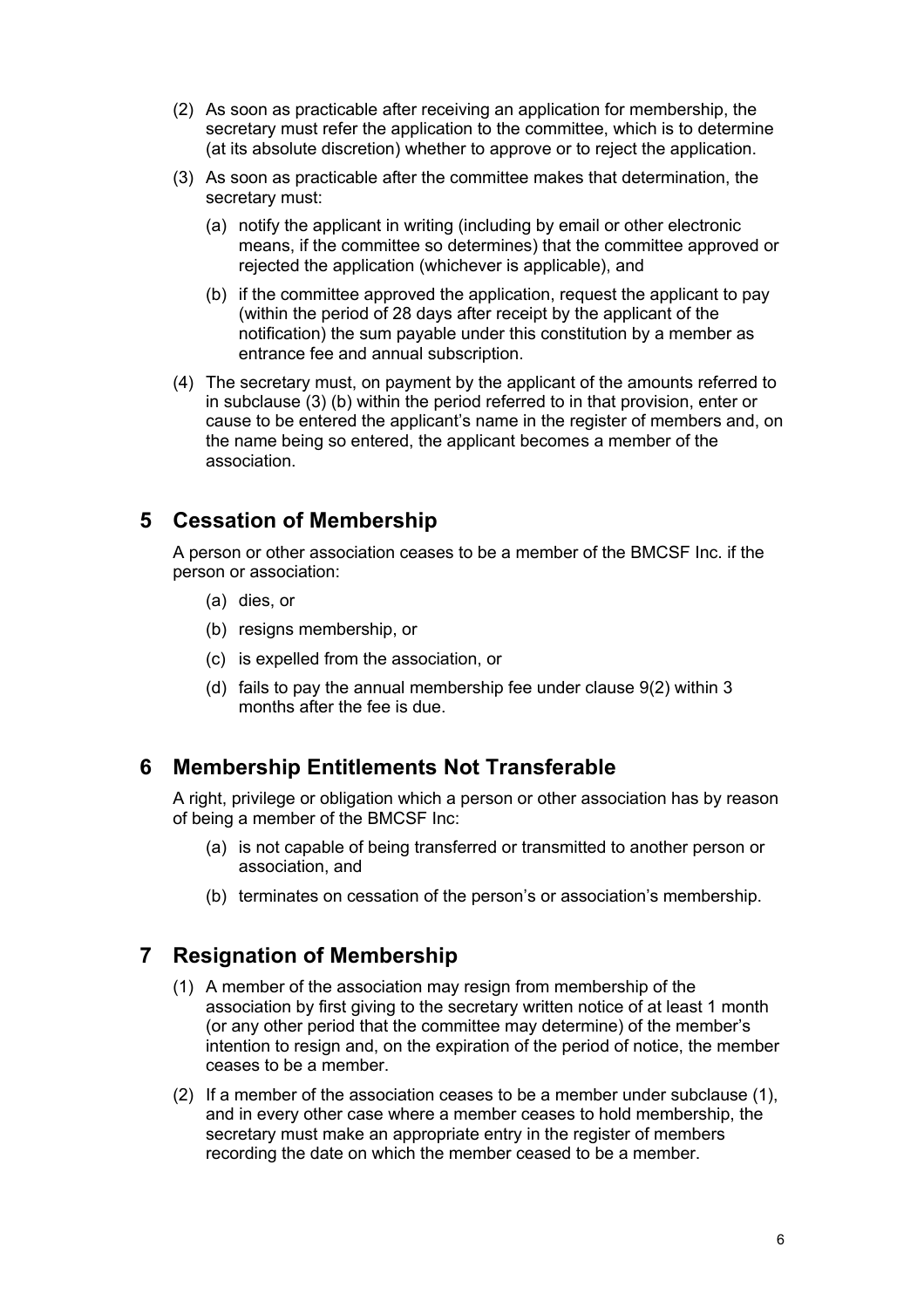#### **8 Register of Members**

- (1) The secretary must establish and maintain a register of members of the association (whether in written or electronic form) specifying the date on which the person or other association became a member and:
	- In the case of individual members, the name and email address of each person
	- In the case of other associations, the name and email address of the other association's secretary, and the other association's Incorporation number.
- (2) The register of members must be kept in New South Wales:
	- (a) at the main premises of the association, or
	- (b) if the association has no premises, at the association's official address, or
	- (c ) on a secure and backed-up database, where access is limited to the secretary and agreed member delegates.
- (3) The register of members must be open for inspection, free of charge, by any member of the association after providing reasonable notice.
- (4) A member of the association may obtain a copy of any part of the register on payment of a fee of not more than \$1 for each page copied.
- (5) If a member requests that any information contained on the register about the member (other than the member's name) not be available for inspection, that information must not be made available for inspection.
- (6) A member must not use information about a person or other association obtained from the register to contact or send material to the person, other than for:
	- (a) the purposes of sending the person or association a newsletter, a notice in respect of a meeting or other event relating to the association or other material relating to the BMCF, or
	- (b) any other purpose necessary to comply with a requirement of the Act or the Regulation.
- (7) The register of members will be kept in electronic form and will be convertible into hard copy, and the requirements in subclauses (2) and (3) apply as if a reference to the register of members is a reference to a current hard copy of the register of members.

## **9 Fees and Subscriptions**

- (1) A member of the association must, on admission to membership, pay to the association a fee of \$0 or, if some other amount is determined by the committee, that other amount.
- (2) In addition to any amount payable by the member under subclause (1), a member of the association must pay to the association an annual membership fee of
	- a) In the case of an individual member, \$10 or, if some other amount is determined by the committee, that other amount:
	- b) In the case where the member is another association, \$100 or, if some other amount is determined by the committee, that other amount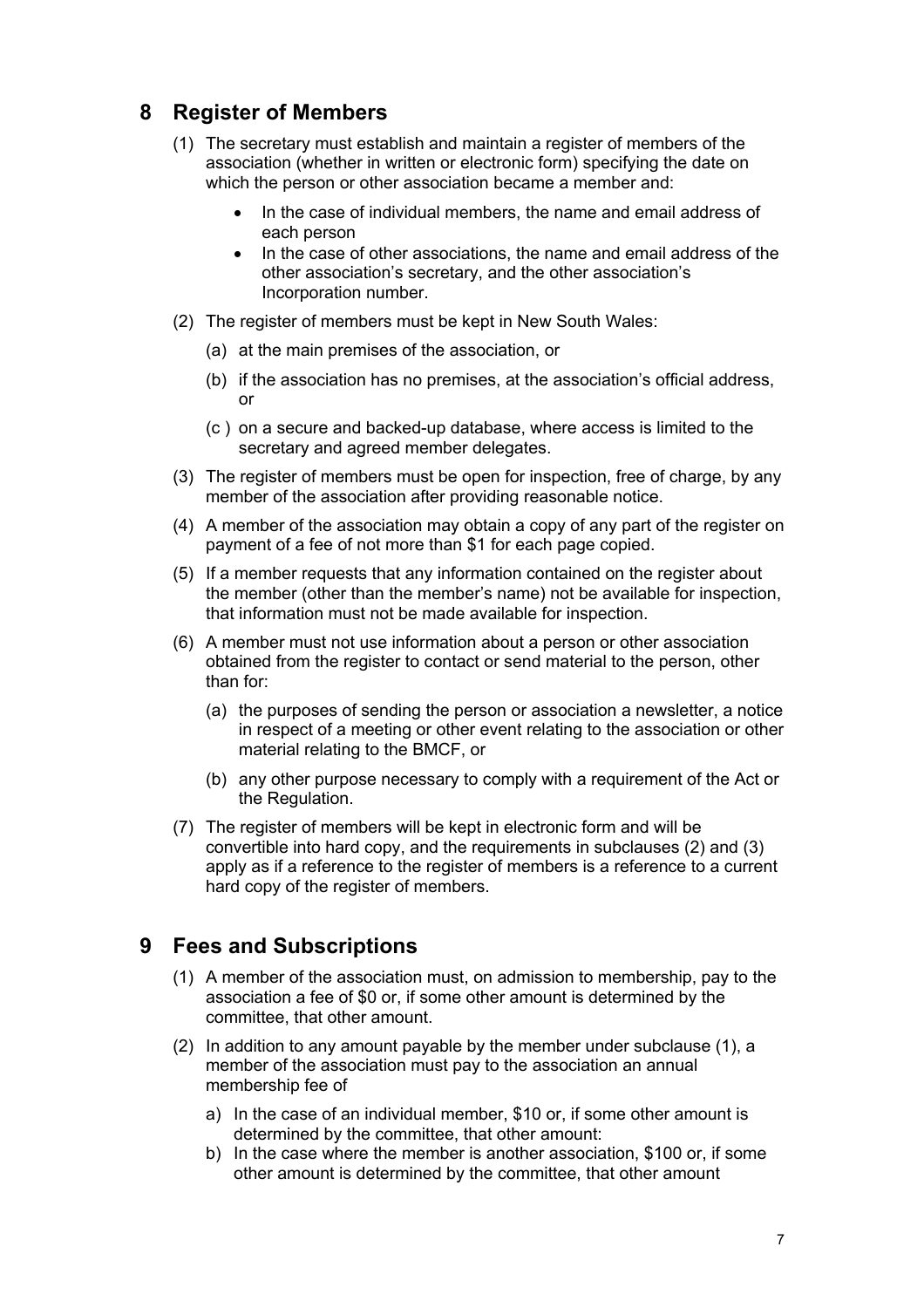(3) Except as provided by paragraph (2), the membership fee is due before the first day of the financial year of the association in each calendar year,

or

if the member becomes a member on or after the first day of the financial year of the association in any calendar year—on becoming a member and before the first day of the financial year of the association in each succeeding calendar year.

#### **10 Members' Liabilities**

The liability of a member of the association to contribute towards the payment of the debts and liabilities of the association or the costs, charges and expenses of the winding up of the association is limited to the amount, if any, unpaid by the member in respect of membership of the association as required by clause 9.

#### **11 Resolution of Disputes**

- (1) A dispute between a member and another member (in their capacity as members) of the association, or a dispute between a member or members and the association, are to be referred to a Community Justice Centre for mediation under the *Community Justice Centres Act 1983*.
- (2) If a dispute is not resolved by mediation within 3 months of the referral to a Community Justice Centre, the dispute is to be referred to arbitration.
- (3) The *Commercial Arbitration Act 2010* applies to a dispute referred to arbitration.

#### **12 Disciplining of Members**

- (1) A complaint may be made to the committee by any person that a member of the association:
	- (a) has refused or neglected to comply with a provision or provisions of this constitution, or
	- (b) has wilfully acted in a manner prejudicial to the interests of the association.
- (2) The committee may refuse to deal with a complaint if it considers the complaint to be trivial or vexatious in nature.
- (3) If the committee decides to deal with the complaint, the committee:
	- (a) must cause notice of the complaint to be served on the member concerned, and
	- (b) must give the member at least 14 days from the time the notice is served within which to make submissions to the committee in connection with the complaint, and
	- (c) must take into consideration any submissions made by the member in connection with the complaint.
- (4) The committee may, by resolution, expel the member from the association or suspend the member from membership of the association if, after considering the complaint and any submissions made in connection with the complaint, it is satisfied that the facts alleged in the complaint have been proved and the expulsion or suspension is warranted in the circumstances.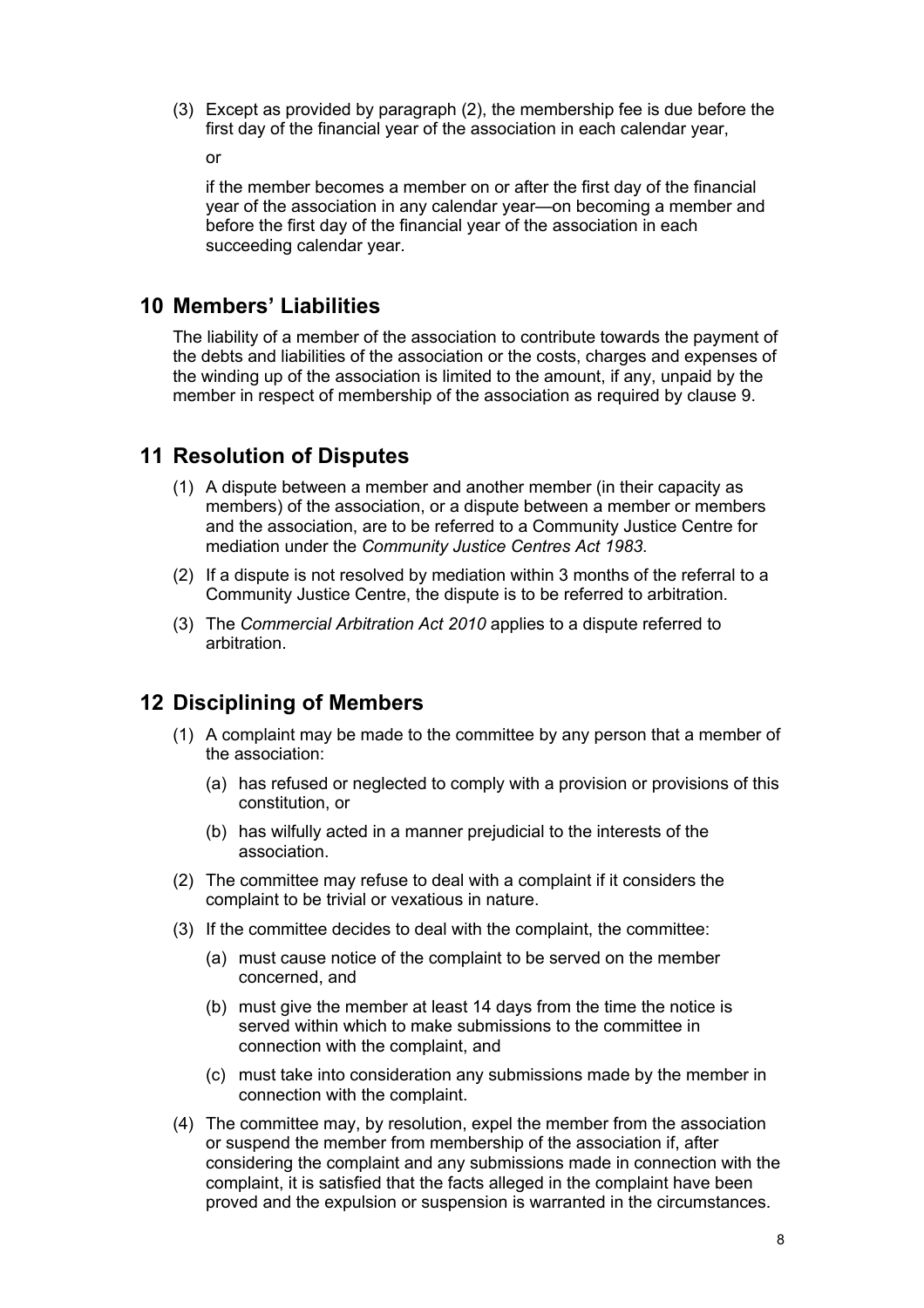- (5) If the committee expels or suspends a member, the secretary must, within 7 days after the action is taken, cause written notice to be given to the member of the action taken, of the reasons given by the committee for having taken that action and of the member's right of appeal under clause 13.
- (6) The expulsion or suspension does not take effect:
	- (a) until the expiration of the period within which the member is entitled to appeal against the resolution concerned, or
	- (b) if within that period the member exercises the right of appeal, unless and until the association confirms the resolution under clause 13,

whichever is the later.

#### **13 Right of Appeal of Disciplined Member**

- (1) A member may appeal to the association in general meeting against a resolution of the committee under clause 12, within 7 days after notice of the resolution is served on the member, by lodging with the secretary a notice to that effect.
- (2) The notice may, but need not, be accompanied by a statement of the grounds on which the member intends to rely for the purposes of the appeal.
- (3) On receipt of a notice from a member under subclause (1), the secretary must notify the committee, which is to convene a general meeting of the association to be held within 28 days after the date on which the secretary received the notice.
- (4) At a general meeting of the association convened under subclause (3):
	- (a) no business other than the question of the appeal is to be transacted, and
	- (b) the committee and the member must be given the opportunity to state their respective cases orally or in writing, or both, and
	- (c) the members present are to vote by secret ballot on the question of whether the resolution should be confirmed or revoked.
- (5) The appeal is to be determined by a simple majority of votes cast by members of the association.

## **Part 4 The Committee**

#### **14 Powers of the Committee**

Subject to the Act, the Regulation, this constitution and any resolution passed by the association in general meeting, the committee:

- (a) is to control and manage the affairs of the association, and
- (b) may exercise all the functions that may be exercised by the association, other than those functions that are required by this constitution to be exercised by a general meeting of members of the association, and
- (c) has power to perform all the acts and do all things that appear to the committee to be necessary or desirable for the proper management of the affairs of the association. including (without limitation) making regulations to give effect to these Rules. Any such regulations must be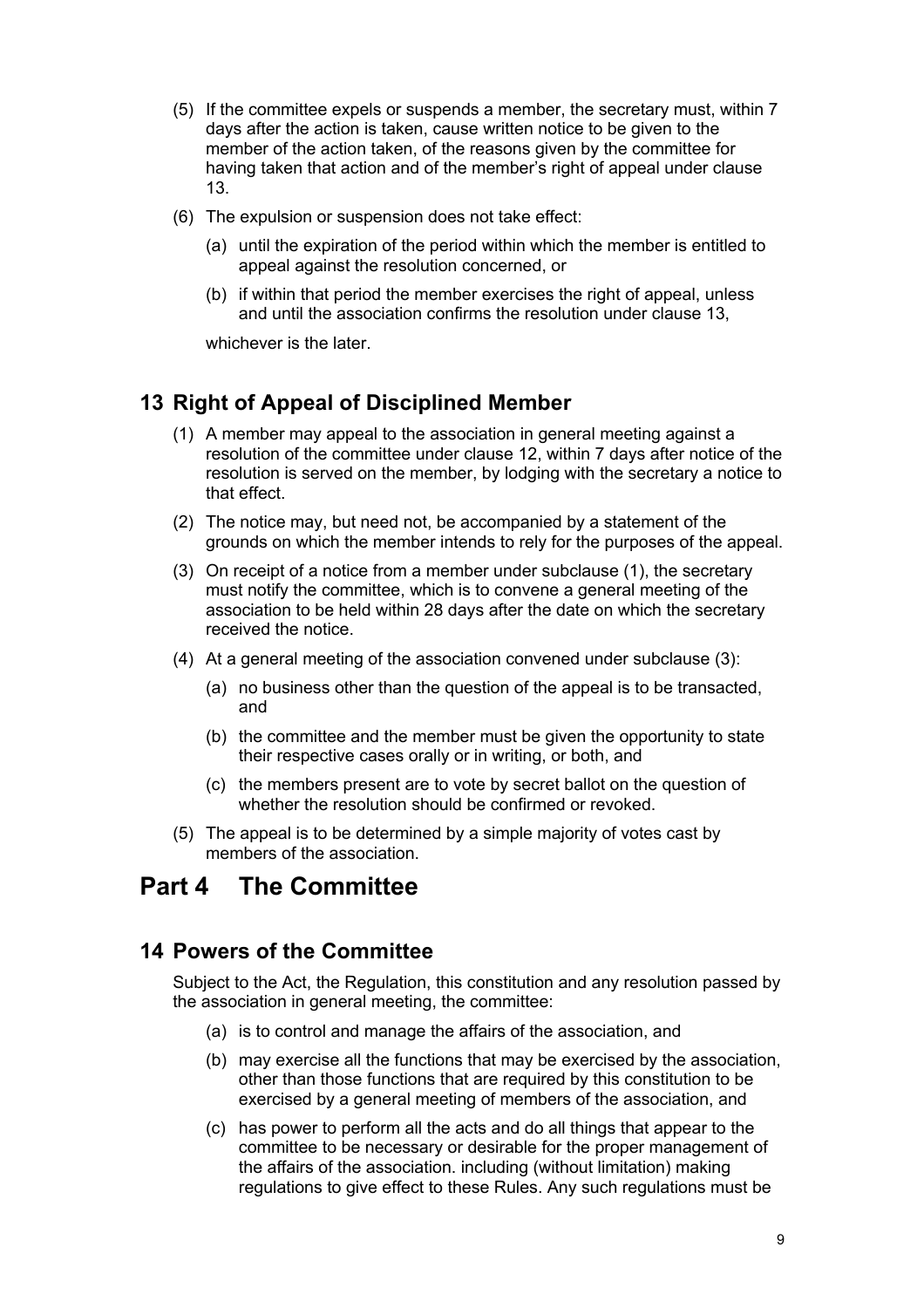published on the Association's website. Rules may be disallowable by members at a special general meeting

#### **15 Composition and Membership of Committee**

- (1) The committee is to consist of:
	- (a) the office-bearers of the association, and
	- (b) up to 3 ordinary committee members,

each of whom is to be elected at the annual general meeting of the association under clause 16.

**Note.** Section 28 of the Act contains further requirements concerning eligibility for membership and composition of the committee.

- (2) The total number of committee members is to be a minimum of 5 and may be up to a number determined by the AGM.
	- (3) The office-bearers of the association are as follows:
		- (a) the president,
		- (b) the vice-president,
		- (c) the treasurer,
		- (d) the secretary

(e) others as determined by the AGM.

- (4) A committee member may hold up to 2 offices (other than both the offices of president and vice-president).
- (5) There is no maximum number of consecutive terms for which a committee member may hold office.

**Note.** Schedule 1 to the Act provides that an association's constitution is to address the maximum number of consecutive terms of office of any office-bearers on the committee.

(6) Each member of the committee is, subject to this constitution, to hold office until immediately before the election of committee members at the annual general meeting next following the date of the member's election, and is eligible for re-election.

#### **16 Election of Committee Members**

- (1) Nominations of candidates for election as office-bearers of the association or as ordinary committee members are to be made at the Annual General Meeting.
- (2) If insufficient nominations are received to fill all vacancies on the committee, the candidates nominated are taken to be elected and further nominations are to be received at the annual general meeting.
- (3) If insufficient further nominations are received, any vacant positions remaining on the committee are taken to be casual vacancies.
- (4) If the number of nominations received is equal to the number of vacancies to be filled, the persons nominated are taken to be elected.
- (5) If the number of nominations received exceeds the number of vacancies to be filled, a ballot is to be held.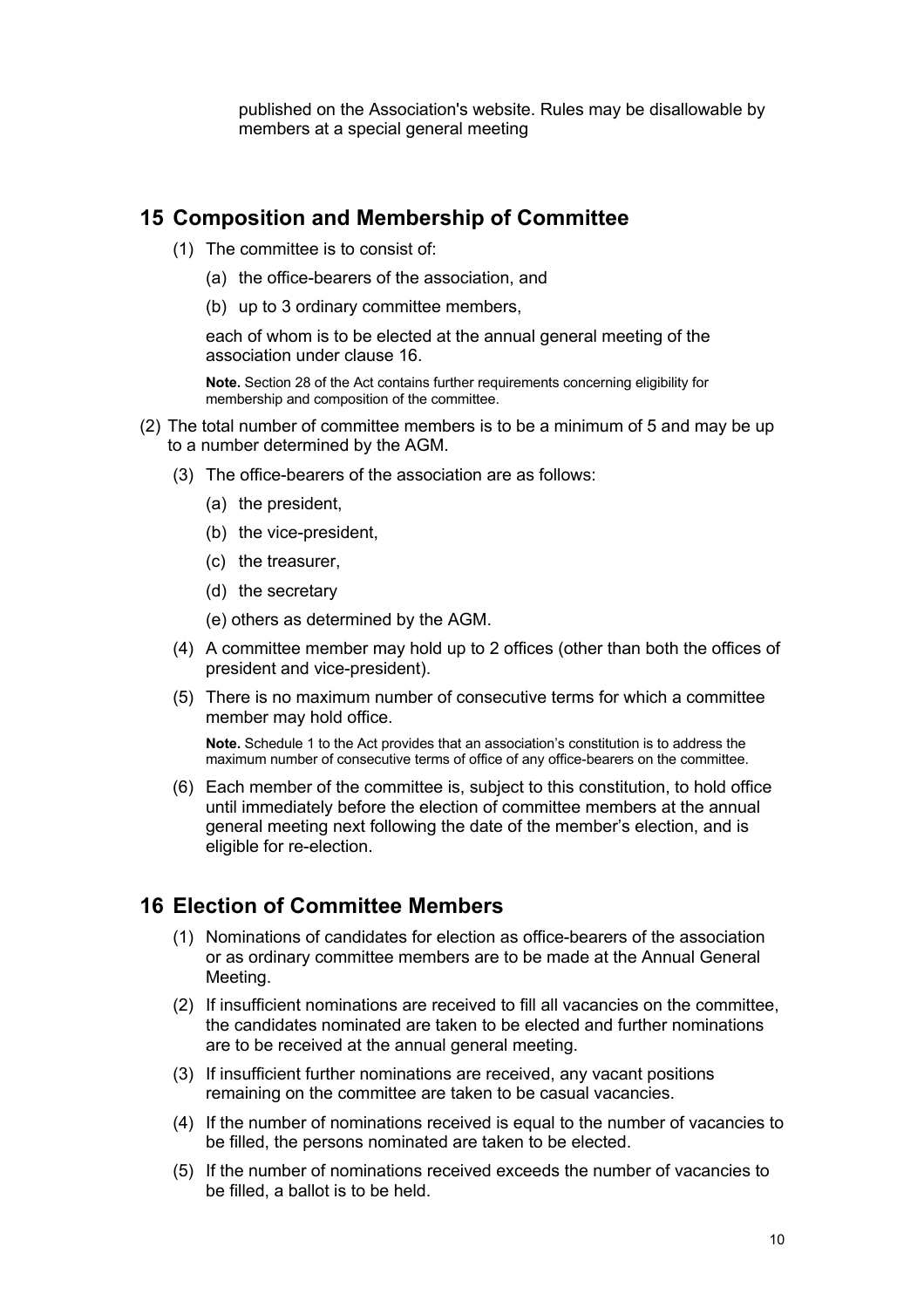- (6) The ballot for the election of office-bearers and ordinary committee members of the committee is to be conducted at the annual general meeting in any usual and proper manner that the committee directs.
- (7) A person nominated as a candidate for election as an office-bearer or as an ordinary committee member of the association must be a member of the association.

### **17 Secretary**

- (1) The secretary of the association must, as soon as practicable after being appointed as secretary, lodge notice with the association of his or her address.
- (2) It is the duty of the secretary to keep minutes (whether in written or electronic form) of:
	- (a) all appointments of office-bearers and members of the committee, and
	- (b) the names of members of the committee present at a committee meeting or a general meeting, and
	- (c) all proceedings at committee meetings and general meetings.
- (3) Minutes of proceedings at a meeting must be signed by the chairperson of the meeting or by the chairperson of the next succeeding meeting.
- (4) The signature of the chairperson may be transmitted by electronic means for the purposes of subclause (3).

#### **18 Treasurer**

It is the duty of the treasurer of the association to ensure:

- (a) that all money due to the association is collected and received and that all payments authorised by the association are made, and
- (b) that correct books and accounts are kept showing the financial affairs of the association, including full details of all receipts and expenditure connected with the activities of the association.

#### **19 Casual Vacancies**

- (1) In the event of a casual vacancy occurring in the membership of the committee, the committee may appoint a member of the association to fill the vacancy and the member so appointed is to hold office, subject to this constitution, until the annual general meeting next following the date of the appointment.
- (2) A casual vacancy in the office of a member of the committee occurs if the member:
	- (a) dies, or
	- (b) ceases to be a member of the association, or
	- (c) is or becomes an insolvent under administration within the meaning of the *Corporations Act 2001* of the Commonwealth, or
	- (d) resigns office by notice in writing given to the secretary, or
	- (e) is removed from office under clause 20, or
	- (f) becomes a mentally incapacitated person, or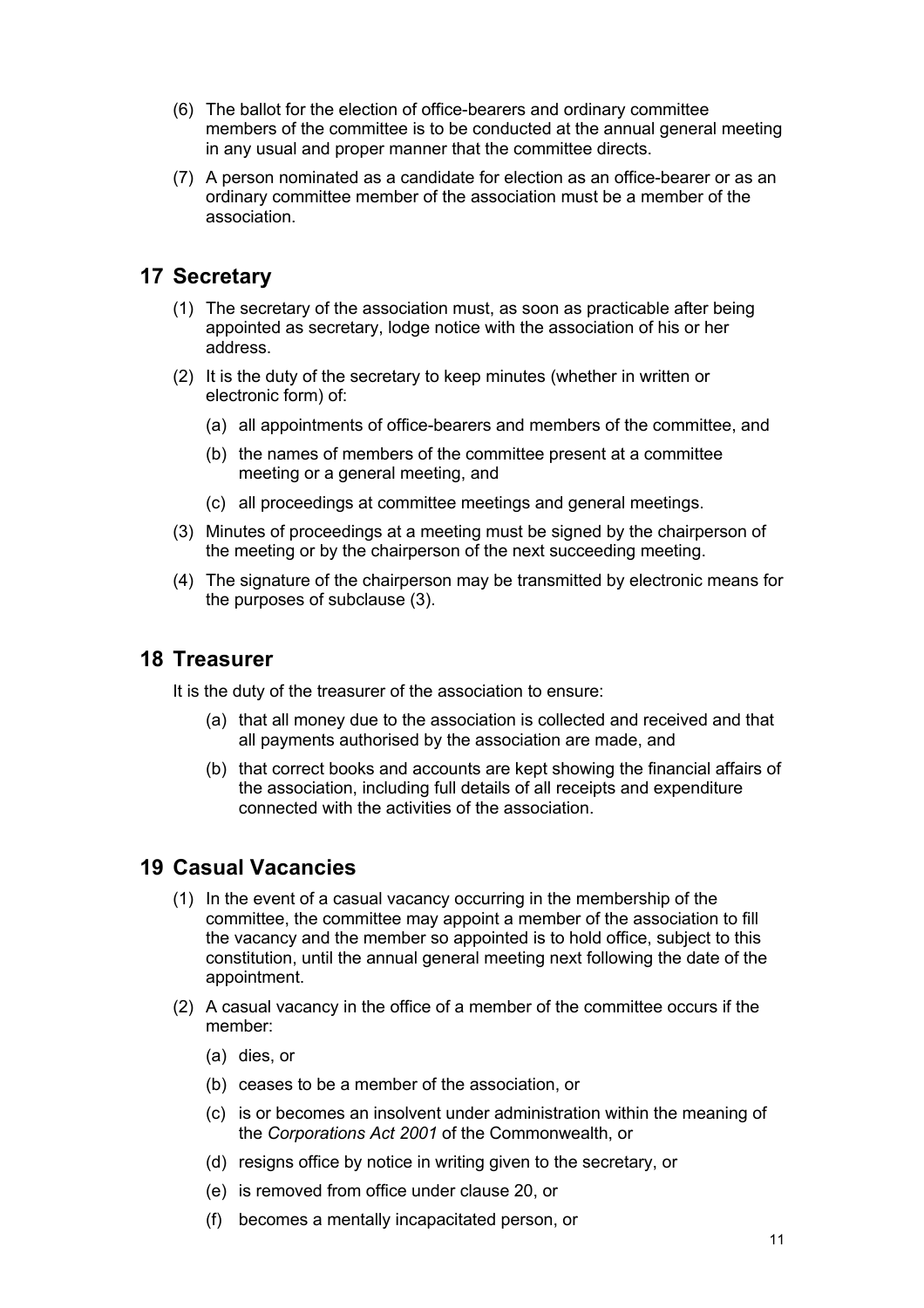- (g) is absent without the consent of the committee from 3 consecutive meetings of the committee, or
- (h) is convicted of an offence involving fraud or dishonesty for which the maximum penalty on conviction is imprisonment for not less than 3 months, or
- (i) is prohibited from being a director of a company under Part 2D.6 (Disqualification from managing corporations) of the *Corporations Act 2001* of the Commonwealth.

#### **20 Removal of Committee Members**

- (1) The association in a general meeting may, by resolution, remove any member of the committee from the office of member before the expiration of the member's term of office and may by resolution appoint another person to hold office until the expiration of the term of office of the member so removed.
- (2) If a member of the committee to whom a proposed resolution referred to in subclause (1) relates makes representations in writing to the secretary or president (not exceeding a reasonable length) and requests that the representations be notified to the members of the association, the secretary or the president may send a copy of the representations to each member of the association or, if the representations are not so sent, the member is entitled to require that the representations be read out at the meeting at which the resolution is considered.

#### **21 Committee Meetings and Quorum**

- (1) The Committee shall meet as often as is deemed necessary in every calendar year for the dispatch of business (and shall be at least as often as is required under the Act) at the place and time that the committee may determine.
- (2). Subject to this Constitution, it may adjourn and otherwise regulate its meetings as it thinks fit.
- (3) Meetings of the committee may be convened by the president or by any member of the committee with reasonable notice. The president or the vice president may call urgent meetings at short notice.
- (4) Oral or written notice of a meeting of the committee must be given by the secretary to each member of the committee at least 48 hours (or any other period that may be unanimously agreed on by the members of the committee) before the time appointed for the holding of the meeting.
- (5) Notice of a meeting given under subclause (3) must specify the general nature of the business to be transacted at the meeting and no business other than that business is to be transacted at the meeting, except business which the committee members present at the meeting unanimously agree to treat as urgent business.
- (5) Any 3 members of the committee constitute a quorum for the transaction of the business of a meeting of the committee.
- (6) No business is to be transacted by the committee unless a quorum is present and if, within half an hour of the time appointed for the meeting, a quorum is not present, the meeting is to stand adjourned to the same place and at the same hour of the same day in the following week.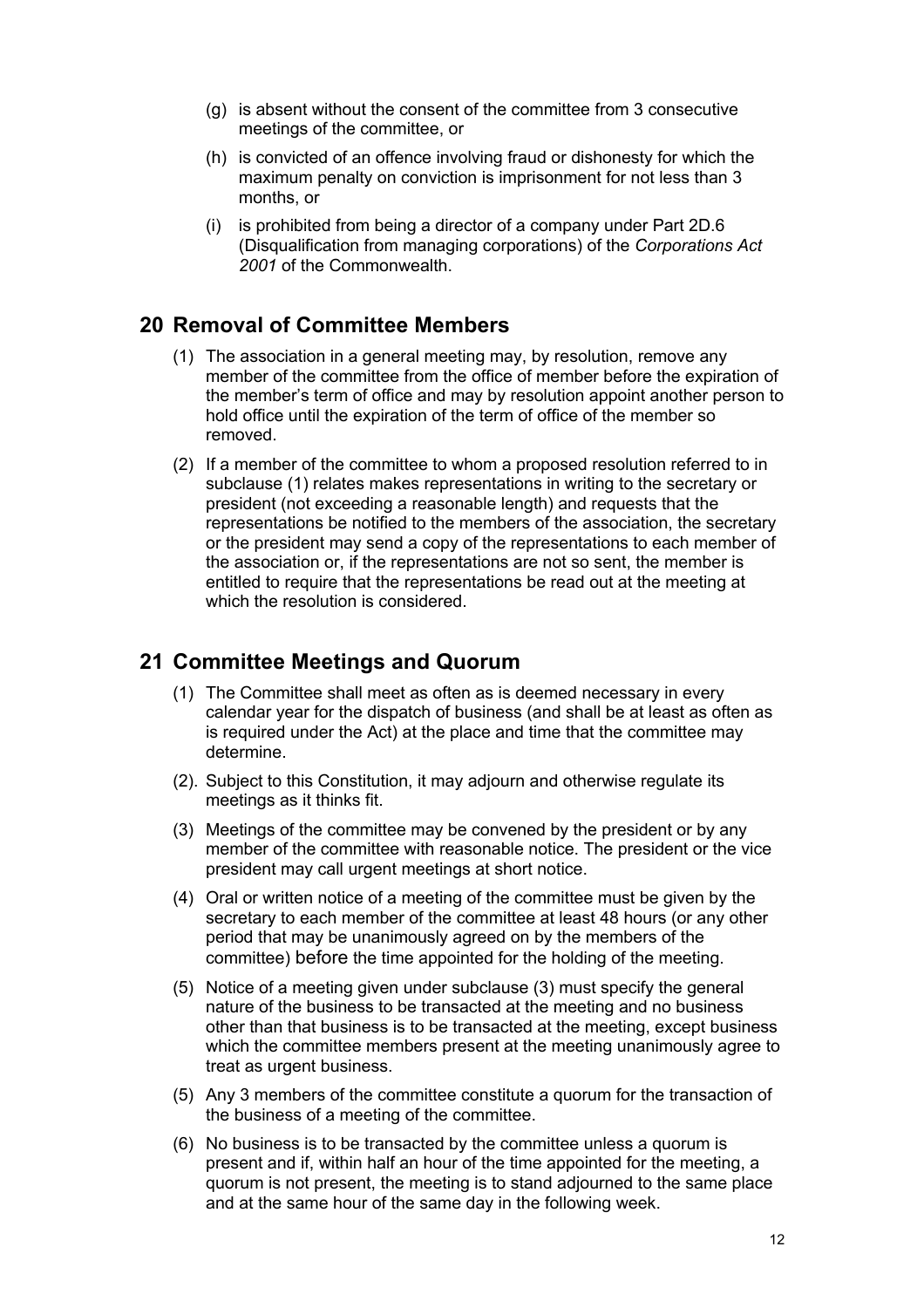- (7) If at the adjourned meeting a quorum is not present within half an hour of the time appointed for the meeting, the meeting is to be dissolved.
- (8) At a meeting of the committee:
	- (a) the president or, in the president's absence, the vice-president is to preside, or
	- (b) if the president and the vice-president are absent or unwilling to act, one of the remaining members of the committee chosen by the members present at the meeting is to preside.

#### **21A Resolutions Not in Meeting**

(1) A resolution in writing that has been signed or assented to by email (or other form of visible or electronic communication) by all the Committee Members shall be as valid and effectual as if it had been passed at a meeting of Committee Members duly convened and held. Any such resolution may consist of several documents in like form each signed (including by electronic signature) by one or more of the Committee Members.

### **22 Appointment of Association Members to Constitute Quorum**

- (1) If at any time the number of committee members is less than the number required to constitute a quorum for a committee meeting, the existing committee members may appoint a sufficient number of members of the association as committee members to enable the quorum to be constituted.
- (2) A member of the committee so appointed is to hold office, subject to this constitution, until the annual general meeting next following the date of the appointment.
- (3) This clause does not apply to the filling of a casual vacancy to which clause 19 applies.

#### **23 Use of Technology at Committee Meetings**

- (1) A committee meeting may be held at 2 or more venues using any technology approved by the committee that gives each of the committee's members a reasonable opportunity to participate.
- (2) A committee member who participates in a committee meeting using that technology is taken to be present at the meeting and, if the member votes at the meeting, is taken to have voted in person.
- (3) Meetings of the committee and association may take place through email, with confirmation occurring on business and decisions through ratification by email.

#### **24 Delegation by Committee to Sub-Committee**

- (1) The committee may, by instrument in writing, delegate to one or more subcommittees (consisting of the member or members of the association that the committee thinks fit) the exercise of any of the functions of the committee that are specified in the instrument, other than:
	- (a) this power of delegation, and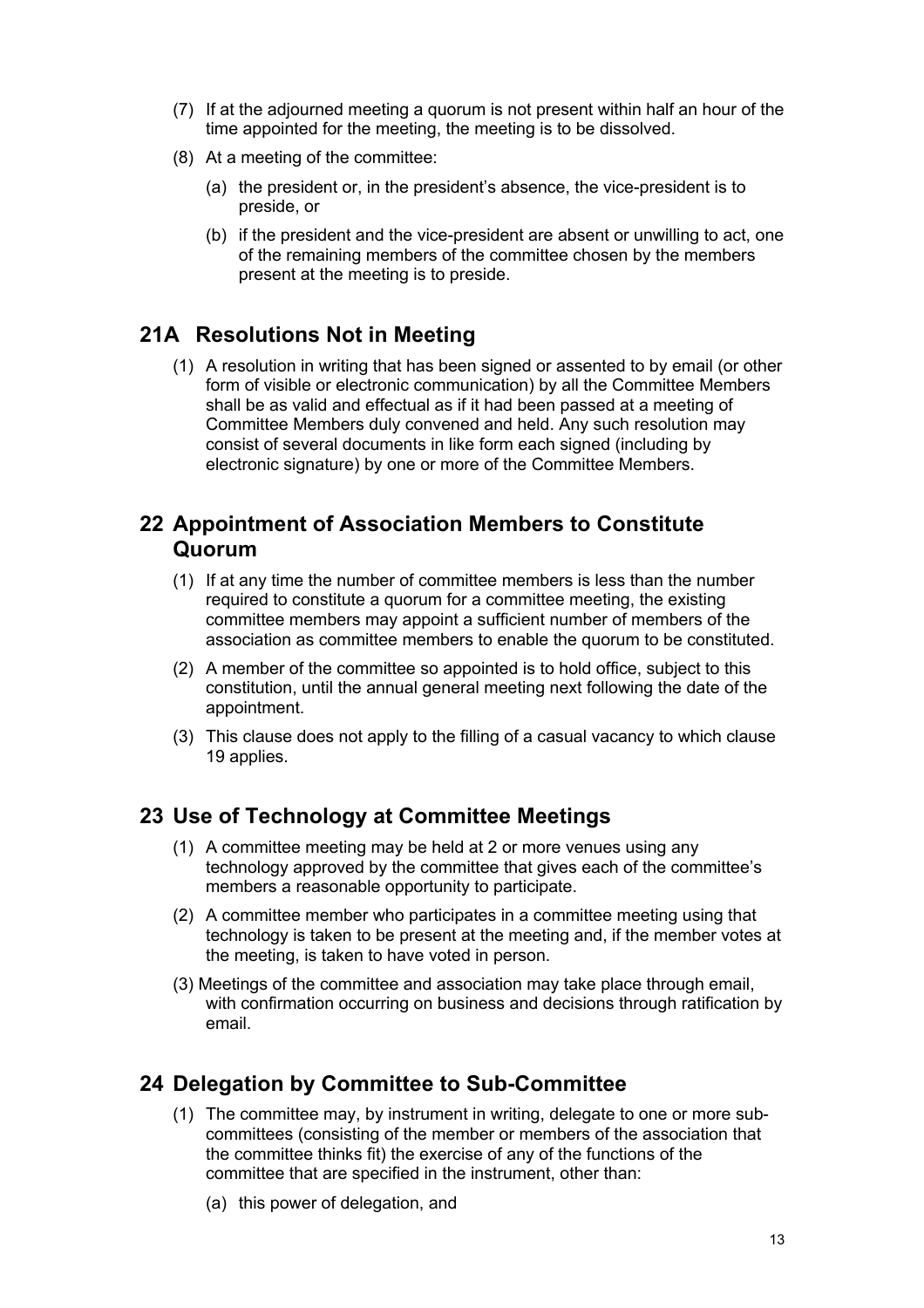- (b) a function which is a duty imposed on the committee by the Act or by any other law.
- (2) A function the exercise of which has been delegated to a sub-committee under this clause may, while the delegation remains unrevoked, be exercised from time to time by the sub-committee in accordance with the terms of the delegation.
- (3) A delegation under this clause may be made subject to any conditions or limitations as to the exercise of any function, or as to time or circumstances, that may be specified in the instrument of delegation.
- (4) Despite any delegation under this clause, the committee may continue to exercise any function delegated.
- (5) Any act or thing done or suffered by a sub-committee acting in the exercise of a delegation under this clause has the same force and effect as it would have if it had been done or suffered by the committee.
- (6) The committee may, by instrument in writing, revoke wholly or in part any delegation under this clause.
- (7) A sub-committee may meet and adjourn as it thinks proper.

#### **25 Voting and Decisions**

- (1) Questions arising at a meeting of the committee or of any sub-committee appointed by the committee are to be determined by a majority of the votes of members of the committee or sub-committee present at the meeting.
- (2) In the case of individual members, each member present at a meeting of the committee or of any sub-committee appointed by the committee (including the person presiding at the meeting) is entitled to one vote but, in the event of an equality of votes on any question, the person presiding may exercise a second or casting vote.

In the case of other association members, each other Association will nominate their voting delegate, that person present at a meeting of the committee or of any sub-committee appointed by the committee (including the person presiding at the meeting) is entitled to one vote but, in the event of an equality of votes on any question, the person presiding may exercise a second or casting vote.

- (3) Subject to clause 21(5), the committee may act despite any vacancy on the committee.
- (4) Any act or thing done or suffered, or purporting to have been done or suffered, by the committee or by a sub-committee appointed by the committee, is valid and effectual despite any defect that may afterwards be discovered in the appointment or qualification of any member of the committee or sub-committee.

## **Part 5 General Meetings**

#### **26 Annual General Meetings - holding of**

- (1) The association must hold its first annual general meeting within 18 months after its registration under the Act.
- (2) The association must hold its annual general meetings: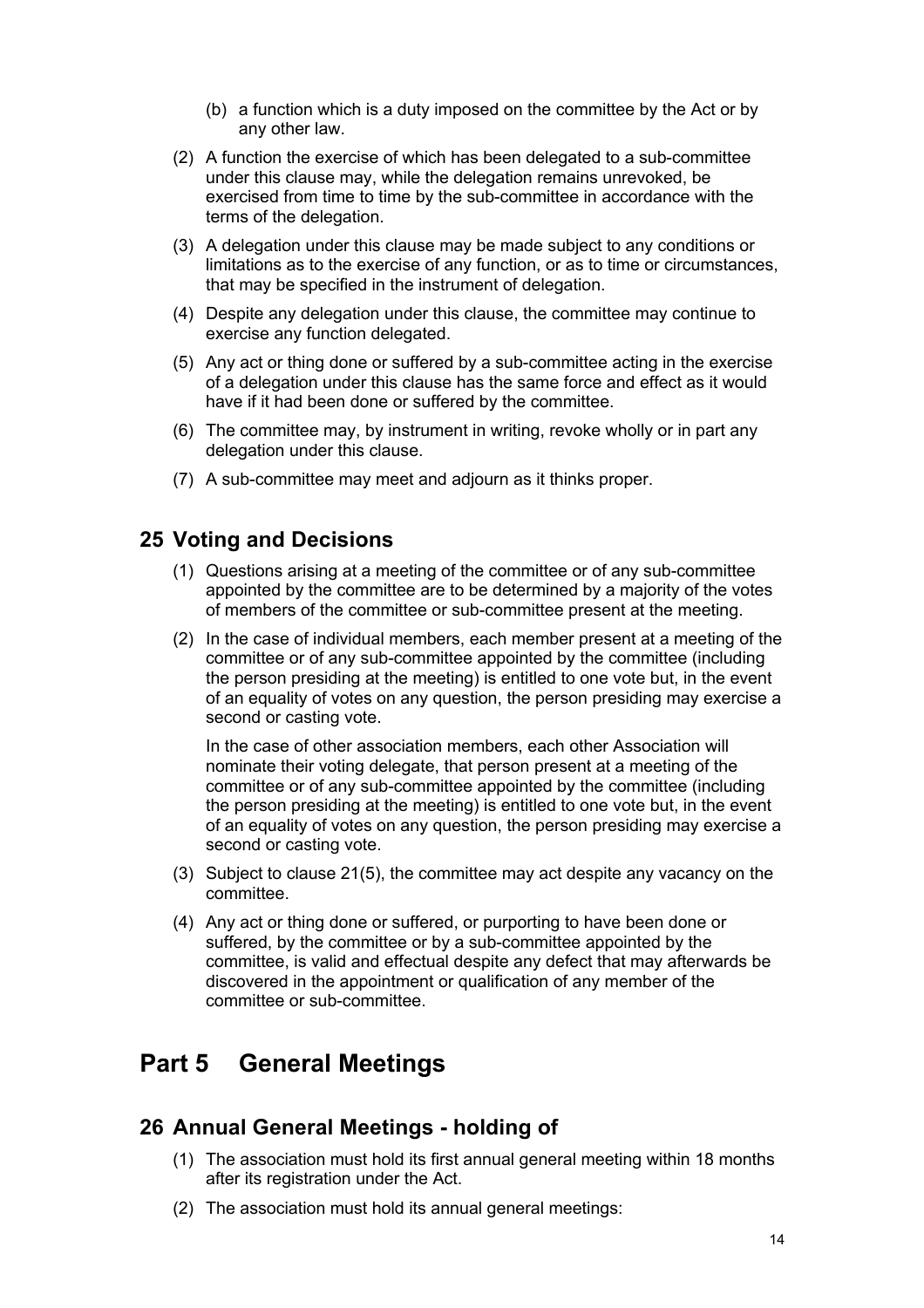- (a) within 6 months after the close of the association's financial year, or
- (b) within any later time that may be allowed or prescribed under section 37  $(2)$  (b) of the Act.

#### **27 Annual General Meetings - calling of and business at**

- (1) The annual general meeting of the association is, subject to the Act and to clause 26, to be convened on the date and at the place and time that the committee thinks fit.
- (2) In addition to any other business which may be transacted at an annual general meeting, the business of an annual general meeting is to include the following:
	- (a) to confirm the minutes of the last preceding annual general meeting and of any special general meeting held since that meeting,
	- (b) to receive from the committee reports on the activities of the association during the last preceding financial year,
	- (c) to elect office-bearers of the association and ordinary committee members,
	- (d) to receive and consider any financial statement or report required to be submitted to members under the Act.
- (3) An annual general meeting must be specified as that type of meeting in the notice convening it.

#### **28 Special General Meetings - calling of**

- (1) The committee may, whenever it thinks fit, convene a special general meeting of the association.
- (2) The committee must, on the requisition of at least 3 members or 5% of the total number of members (whichever is the greater), convene a special general meeting of the association.
- (3) A requisition of members for a special general meeting:
	- (a) must be in writing, and
	- (b) must state the purpose or purposes of the meeting, and
	- (c) must be signed by the members making the requisition, and
	- (d) must be lodged with the secretary, and
	- (e) may consist of several documents in a similar form, each signed by one or more of the members making the requisition.
- (4) If the committee fails to convene a special general meeting to be held within 1 month after the date on which a requisition of members for the meeting is lodged with the secretary, any one or more of the members who made the requisition may convene a special general meeting to be held not later than 3 months after that date.
- (5) A special general meeting convened by a member or members as referred to in subclause (4) must be convened as nearly as is practicable in the same manner as general meetings are convened by the committee.
- (6) For the purposes of subclause (3):
	- (a) a requisition may be in electronic form, and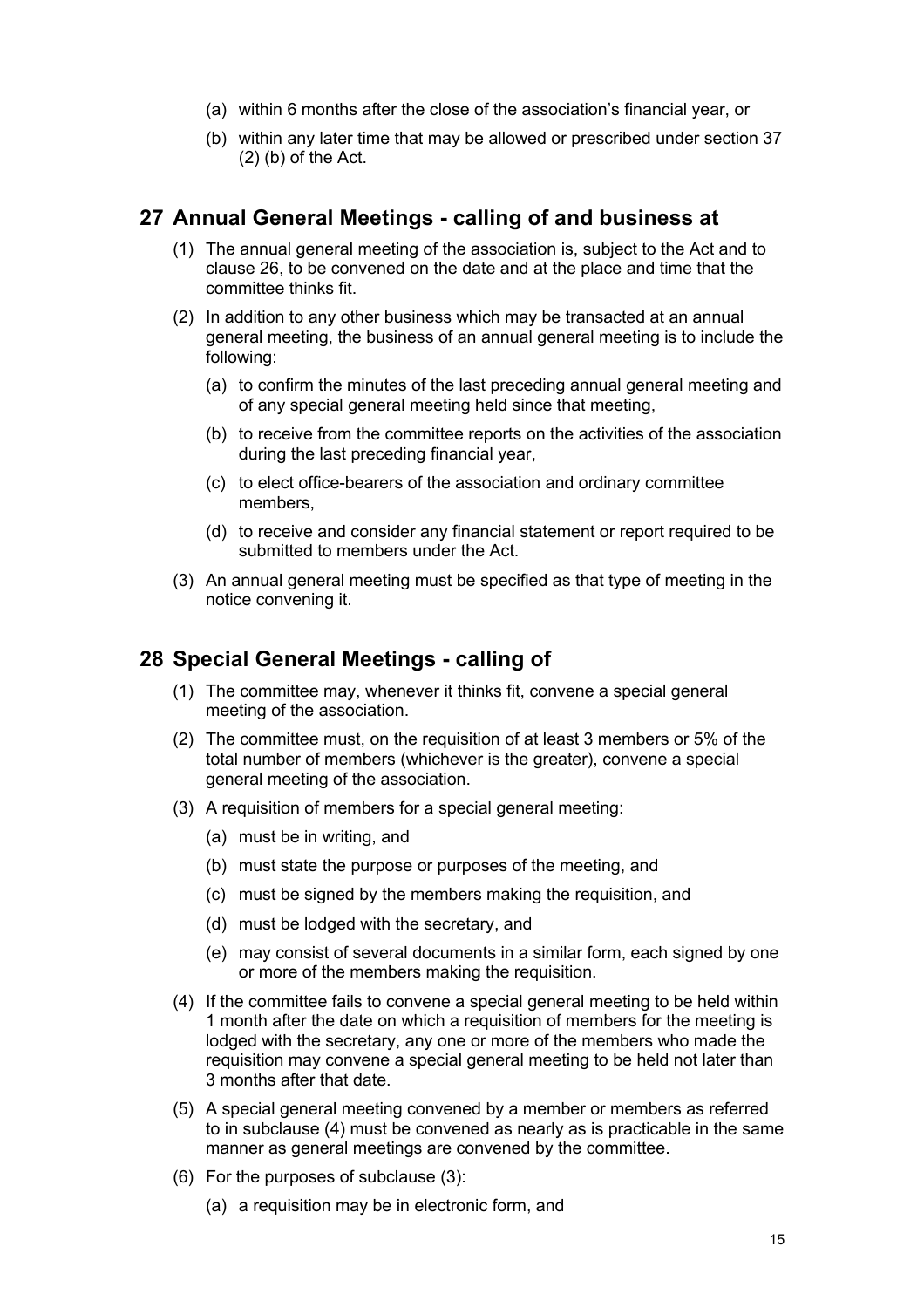(b) a signature may be transmitted, and a requisition may be lodged, by electronic means.

#### **29 Notice**

- (1) Except if the nature of the business proposed to be dealt with at a general meeting requires a special resolution of the association, the secretary must, at least 14 days before the date fixed for the holding of the general meeting, give a notice to each member specifying the place, date and time of the meeting and the nature of the business proposed to be transacted at the meeting.
- (2) If the nature of the business proposed to be dealt with at a general meeting requires a special resolution of the association, the secretary must, at least 21 days before the date fixed for the holding of the general meeting, cause notice to be given to each member specifying, in addition to the matter required under subclause (1), the intention to propose the resolution as a special resolution.

**Note.** A special resolution must be passed in accordance with section 39 of the Act.

- (3) No business other than that specified in the notice convening a general meeting is to be transacted at the meeting except, in the case of an annual general meeting, business which may be transacted under clause 26 (2).
- (4) A member desiring to bring any business before a general meeting may give notice in writing of that business to the secretary who must include that business in the next notice calling a general meeting given after receipt of the notice from the member.

#### **30 Quorum for General Meetings**

- (1) No item of business is to be transacted at a general meeting unless a quorum of members entitled under this constitution to vote is present during the time the meeting is considering that item.
- (2) Five members present (being members entitled under this constitution to vote at a general meeting) constitute a quorum for the transaction of the business of a general meeting.
- (3) If within half an hour after the appointed time for the commencement of a general meeting a quorum is not present, the meeting:
	- (a) if convened on the requisition of members—is to be dissolved, and
	- (b) in any other case—is to stand adjourned to the same day in the following week at the same time and (unless another place is specified at the time of the adjournment by the person presiding at the meeting or communicated by written notice to members given before the day to which the meeting is adjourned) at the same place.
- (4) If at the adjourned meeting a quorum is not present within half an hour after the time appointed for the commencement of the meeting, the members present (being at least 3) are to constitute a quorum.

#### **31 Presiding Member**

(1) The president or, in the president's absence, the vice-president, is to preside as chairperson at each general meeting of the association.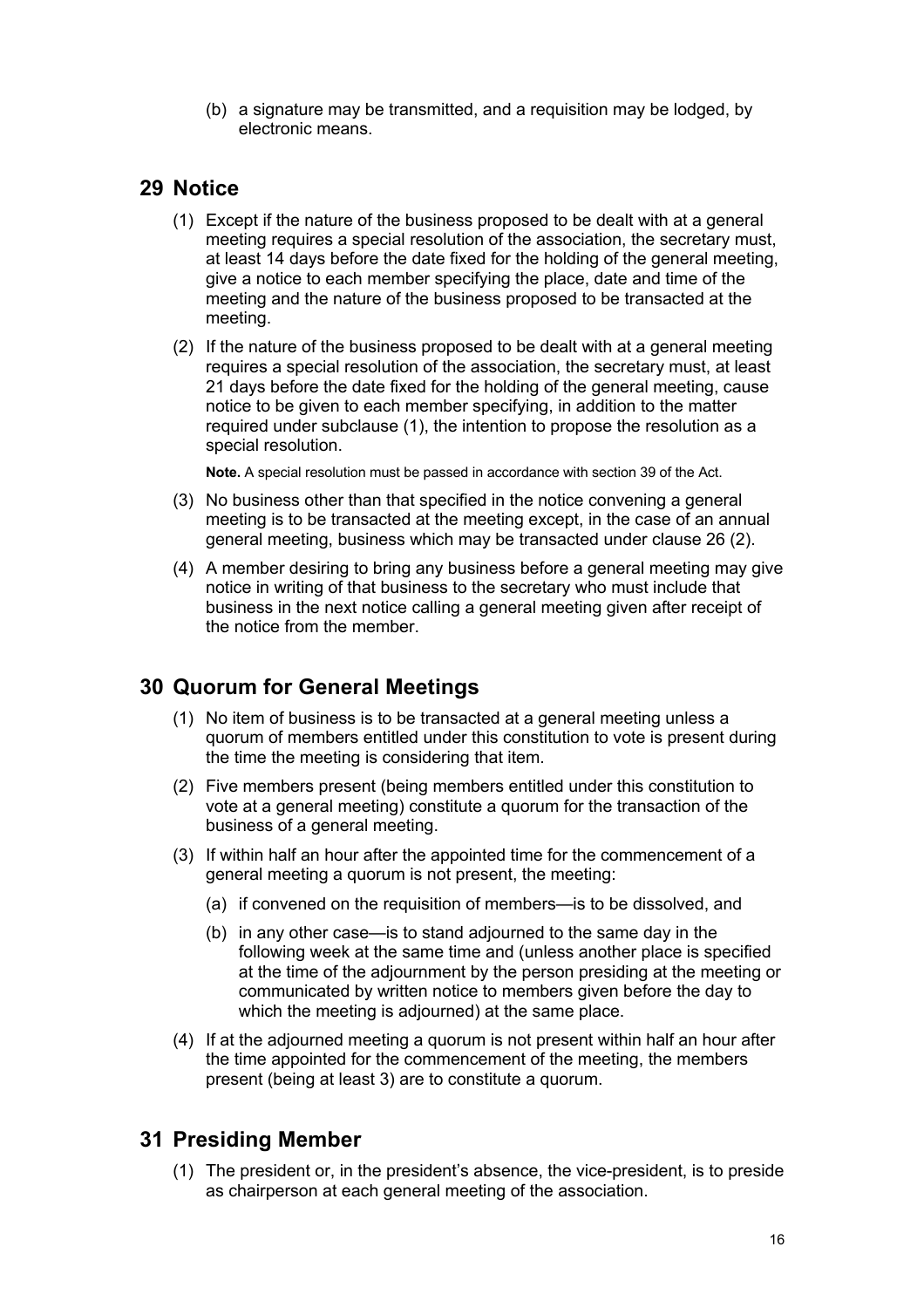(2) If the president and the vice-president are absent or unwilling to act, the members present must elect one of their number to preside as chairperson at the meeting.

#### **32 Adjournment**

- (1) The chairperson of a general meeting at which a quorum is present may, with the consent of the majority of members present at the meeting, adjourn the meeting from time to time and place to place, but no business is to be transacted at an adjourned meeting other than the business left unfinished at the meeting at which the adjournment took place.
- (2) If a general meeting is adjourned for 14 days or more, the secretary must give written or oral notice of the adjourned meeting to each member of the association stating the place, date and time of the meeting and the nature of the business to be transacted at the meeting.
- (3) Except as provided in subclauses (1) and (2), notice of an adjournment of a general meeting or of the business to be transacted at an adjourned meeting is not required to be given.

#### **33 Making of Decisions**

- (1) A question arising at a general meeting of the association is to be determined by:
	- (a) a show of hands or, if the meeting is one to which clause 38 applies, any appropriate corresponding method that the committee may determine, or
	- (b) if on the motion of the chairperson or if 5 or more members present at the meeting decide that the question should be determined by a written ballot—a written ballot.
- (2) If the question is to be determined by a show of hands, a declaration by the chairperson that a resolution has, on a show of hands, been carried or carried unanimously or carried by a particular majority or lost, or an entry to that effect in the minute book of the association, is evidence of the fact without proof of the number or proportion of the votes recorded in favour of or against that resolution.
- (3) Subclause (2) applies to a method determined by the committee under subclause (1) (a) in the same way as it applies to a show of hands.
- (4) If the question is to be determined by a written ballot, the ballot is to be conducted in accordance with the directions of the chairperson.

#### **34 Special Resolutions**

A special resolution may only be passed by the association in accordance with section 39 of the Act.

## **35 Voting**

- (1) On any question arising at a general meeting of the association a member has one vote only.
- (2) In the case of an equality of votes on a question at a general meeting, the chairperson of the meeting is entitled to exercise a second or casting vote.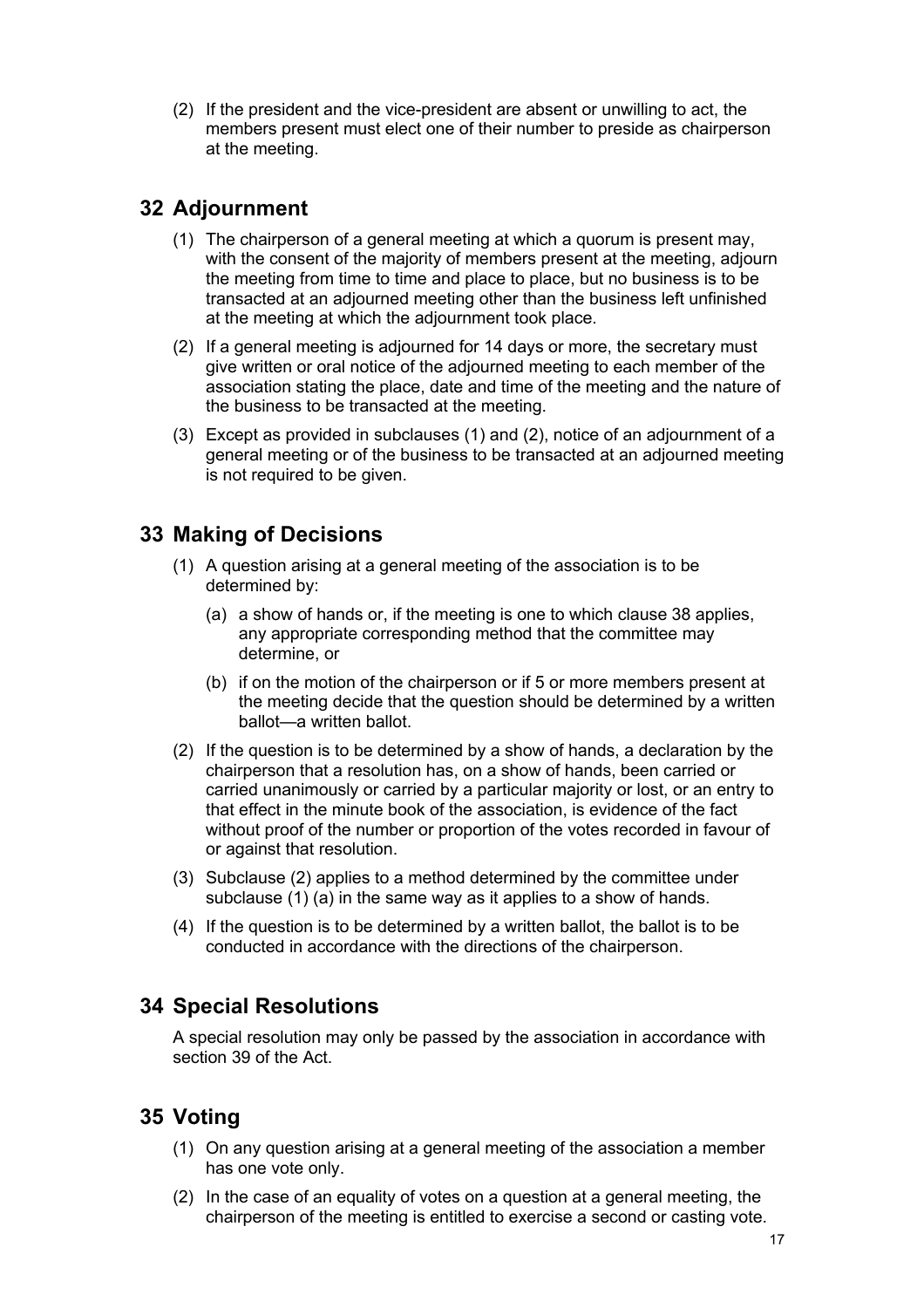- (3) A member is not entitled to vote at any general meeting of the association unless all money due and payable by the member to the association has been paid.
- (4) A member is not entitled to vote at any general meeting of the association if the member is under 18 years of age.

#### **36 Proxy Votes Not Permitted**

Proxy voting must not be undertaken at or in respect of a general meeting.

**Note.** Schedule 1 to the Act provides that an association's constitution is to address whether members of the association are entitled to vote by proxy at general meetings.

#### **37 Postal or Electronic Ballots**

- (1) The association may hold a postal or electronic ballot (as the committee determines) to determine any issue or proposal (other than an appeal under clause 13).
- (2) A postal or electronic ballot is to be conducted in accordance with Schedule 3 to the Regulation.

#### **38 Use of Technology at General Meetings**

- (1) A general meeting may be held at 2 or more venues using any technology approved by the committee that gives each of the association's members a reasonable opportunity to participate.
- (2) A member of an association who participates in a general meeting using that technology is taken to be present at the meeting and, if the member votes at the meeting, is taken to have voted in person.

## **Part 6 Miscellaneous**

#### **39 Insurance**

The association may effect and maintain insurance.

#### **40 Funds - Source**

- (1) The funds of the association are to be derived from attendance fees, joining fees, annual membership fees, donations, loans and, subject to any resolution passed by the association in general meeting, any other sources that the committee determines.
- (2) With the exception of attendance fees, all funds received by the association must be deposited as soon as practicable and without deduction to the credit of the association's bank or other authorised deposit-taking institution account.
- (3) The association must, as soon as practicable after receiving any money (excepting for attendance fees), issue an appropriate receipt.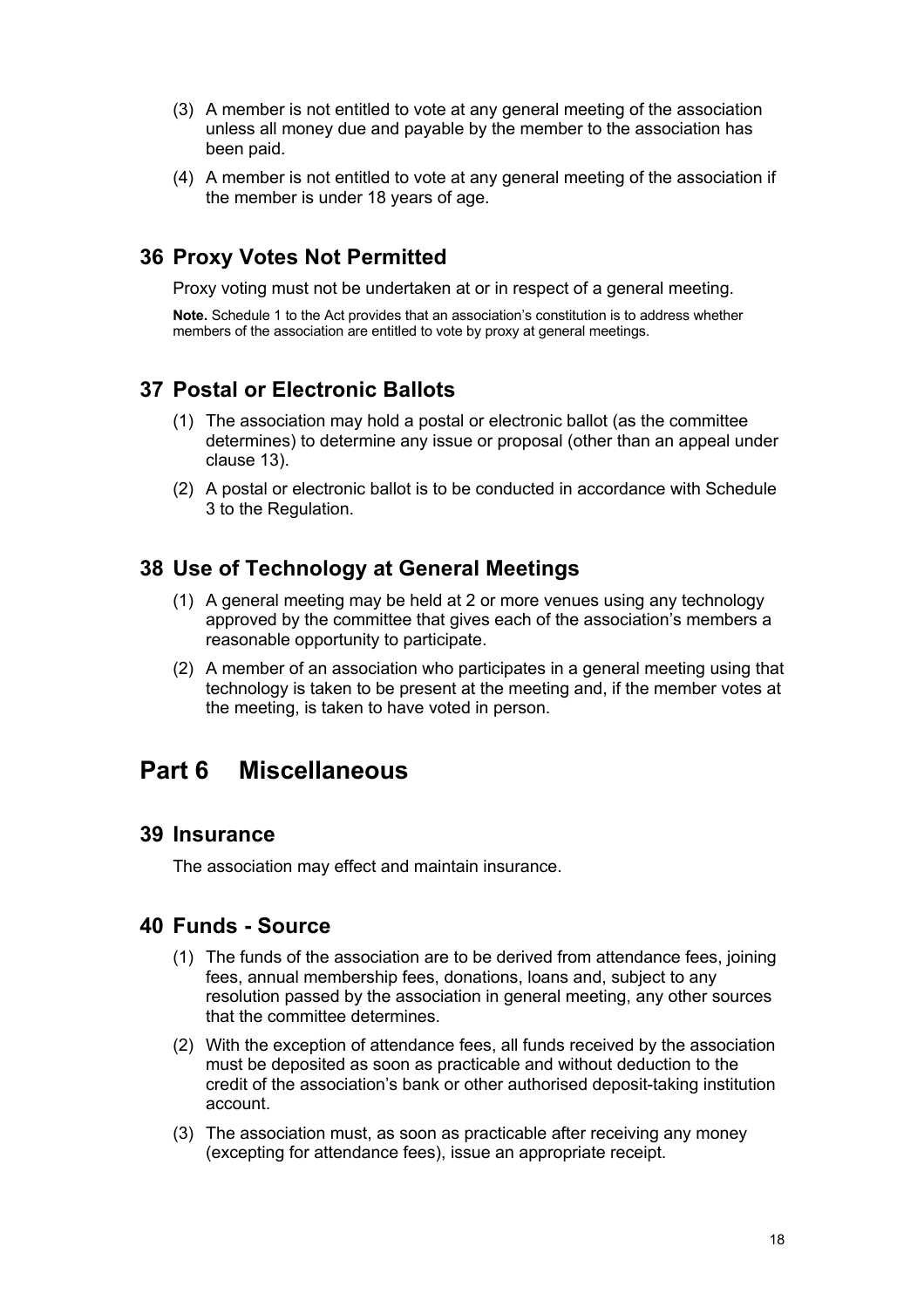#### **41 Funds - Management**

- (1) Subject to any resolution passed by the association in general meeting, the funds of the association are to be used solely in pursuance of the objects of the association in the manner that the committee determines.
- (2) All cheques, drafts, bills of exchange, promissory notes, electronic banking transactions and other negotiable instruments must be signed or approved by 2 authorised signatories.
- (3) Loans to the association may be from association members or other parties. Loans must be interest-free, will be unsecured, and unless otherwise agreed are to be repayable upon request plus 180 calendar days.
- (4) The treasurer must keep a record of loan funds and such funds must be clearly identified in monthly and annual financial reports.
- (5) Payments may be made electronically with the authorisation of either the President, Vice President, Secretary, Treasurer, or such other person specifically delegated to do so by the committee. Such payments will only be for expenses already incurred in the normal running of the Club, and will be ratified by the next committee meeting.

#### **42 Association is Non-Profit**

Subject to the Act and the Regulation, the association must apply its funds and assets solely in pursuance of the objects of the association and must not conduct its affairs so as to provide a pecuniary gain for any of its members.

**Note.** Section 5 of the Act defines **pecuniary gain** for the purpose of this clause.

#### **43 Distribution of Property on Winding-up of Association**

- (1) Subject to the Act and the Regulations, in a winding up of the association, any surplus property of the association is to be transferred to another organisation with similar objects and which is not carried on for the profit or gain of its individual members.
- (2) In this clause, a reference to the surplus property of an association is a reference to that property of the association remaining after satisfaction of the debts and liabilities of the association and the costs, charges and expenses of the winding up of the association.

**Note**. Section 65 of the Act provides for distribution of surplus property on the winding up of an association.

#### **44 Change of Name, Objects and Constitution**

An application for registration of a change in the association's name, objects or constitution in accordance with section 10 of the Act is to be made by the public officer or a committee member.

#### **45 Custody of Books etc**

Except as otherwise provided by this constitution, all records, books and other documents relating to the association must be kept in New South Wales:

(a) at the main premises of the association, in the custody of the public officer or a member of the association (as the committee determines), or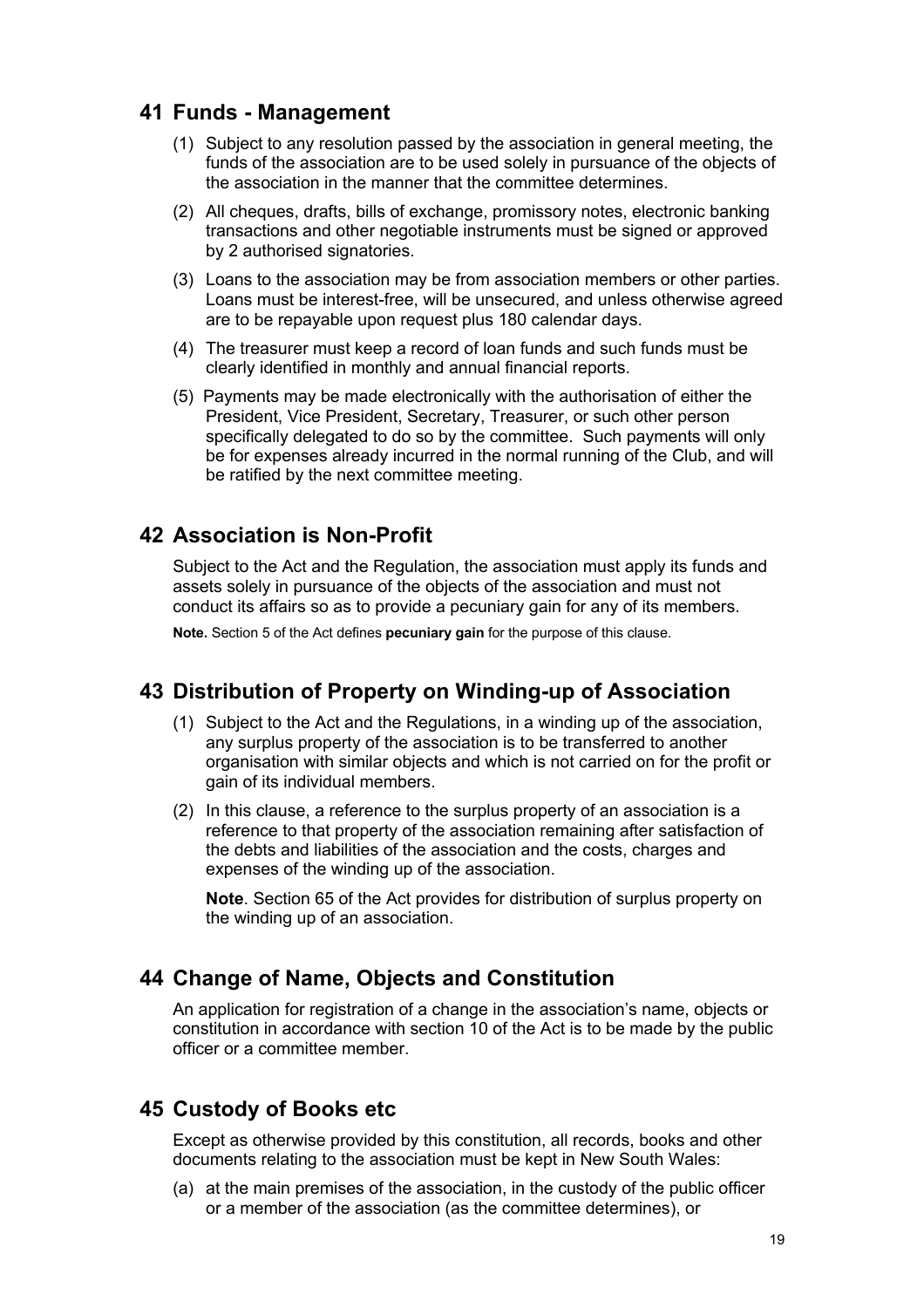(b) if the association has no premises, at the association's official address, in the custody of the public officer.

#### **46 Inspection of Books etc**

- (1) The following documents must be open to inspection, free of charge, by a member of the association after providing reasonable notice:
	- (a) records, books and other financial documents of the association,
	- (b) this constitution,
	- (c) minutes of all committee meetings and general meetings of the association.
- (2) A member of the association may obtain a copy of any of the documents referred to in subclause (1) on payment of a fee of not more than \$1 for each page copied.
- (3) Despite subclauses (1) and (2), the committee may refuse to permit a member of the association to inspect or obtain a copy of records of the association that relate to confidential, personal, employment, commercial or legal matters or where to do so may be prejudicial to the interests of the association.

#### **47 Service of Notices**

- (1) For the purpose of this constitution, a notice may be served on or given to a person:
	- (a) by delivering it to the person personally, or
	- (b) by sending it by pre-paid post to the address of the person, or
	- (c) by sending it by electronic transmission to an address specified by the person for giving or serving the notice.
- (2). For the purposes of General or Special General Meetings, it is deemed sufficient to post the notice on the Club's public web site or similar.
- (3). For the purpose of this constitution, a notice is taken, unless the contrary is proved, to have been given or served:
	- (a) in the case of a notice given or served personally, on the date on which it is received by the addressee, and
	- (b) in the case of a notice sent by pre-paid post, on the date when it would have been delivered in the ordinary course of post, and
	- (c) in the case of a notice sent by electronic transmission, on the date it was sent.

#### **48 Financial Year**

The financial year of the association is:

- (a) the period of time commencing on the date of incorporation of the association and ending on the following 30 June, and
- (b) each period of 12 months after the expiration of the previous financial year of the association, commencing on 1 July and ending on the following 30 June.